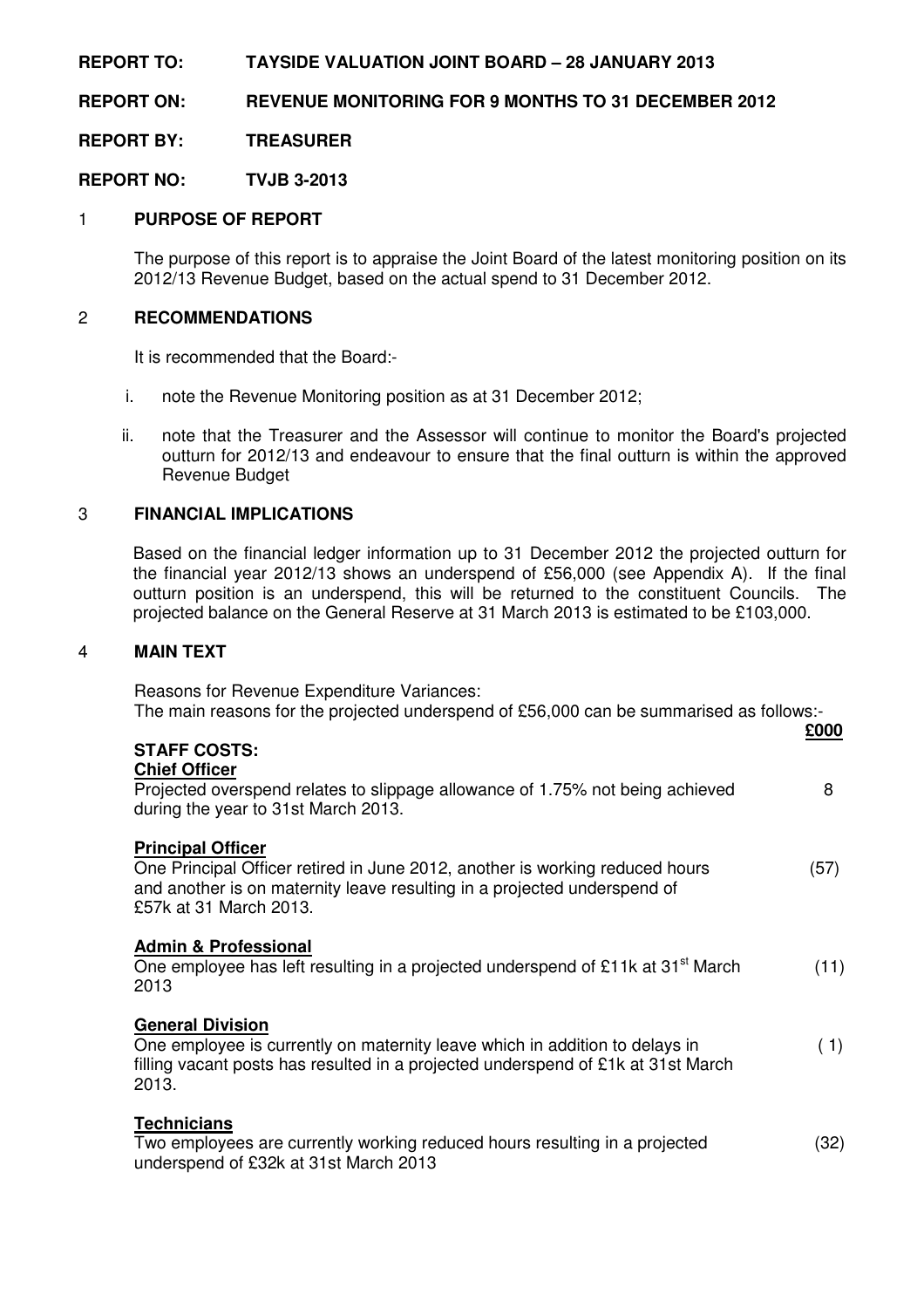| <b>Trainees</b><br>Delays in filling posts have resulted in a projected underspend of £27k at 31st<br><b>March 2013</b>                                              | (27) |
|----------------------------------------------------------------------------------------------------------------------------------------------------------------------|------|
| <b>Trainee Course Expenses</b><br>An increase in training courses for trainee valuers has resulted in a projected<br>overspend of £6k at 31 <sup>st</sup> March 2013 | 6    |
| <b>OTHER COSTS:</b>                                                                                                                                                  |      |
| <b>Property Costs</b>                                                                                                                                                |      |
| A slight saving in property rent has resulted in a projected underspend of £1k<br>at 31 <sup>st</sup> March 2013                                                     | (1)  |
| <b>Supplies &amp; Services</b>                                                                                                                                       |      |
| Increased volume and the rise in postage costs has resulted in a projected<br>overspend of £10k at 31 <sup>st</sup> March 2013                                       | 10   |
| <b>Valuation Appeal Expenses</b>                                                                                                                                     |      |
| An increase in the number of valuation appeals has resulted in a projected<br>overspend of £50k at 31st March 2013                                                   | 50   |
| <b>Other Income</b>                                                                                                                                                  |      |
| Additional income has resulted in a projected increase of £1k in miscellaneous<br>income at 31 <sup>st</sup> March 2013                                              | (1)  |
| <b>Total Projected Underspend at 31st March 2013</b>                                                                                                                 | (56) |
|                                                                                                                                                                      |      |

**Note** 

 Figures contained within brackets are underspends or increases in income, figures without brackets indicate overspends or decreases in income.

# 5 **POLICY IMPLICATIONS**

This Report has been screened for any policy implications in respect of Sustainability, Strategic Environmental Assessment, Anti-Poverty, Equality Impact Assessment and Risk Management.

There are no major issues.

### 6 **CONSULTATIONS**

The Assessor has been consulted on the content of this report.

### 7 **BACKGROUND PAPERS**

None

**MARJORY STEWART TREASURER TAYSIDE VALUATION JOINT BOARD 17 JANUARY 2013**